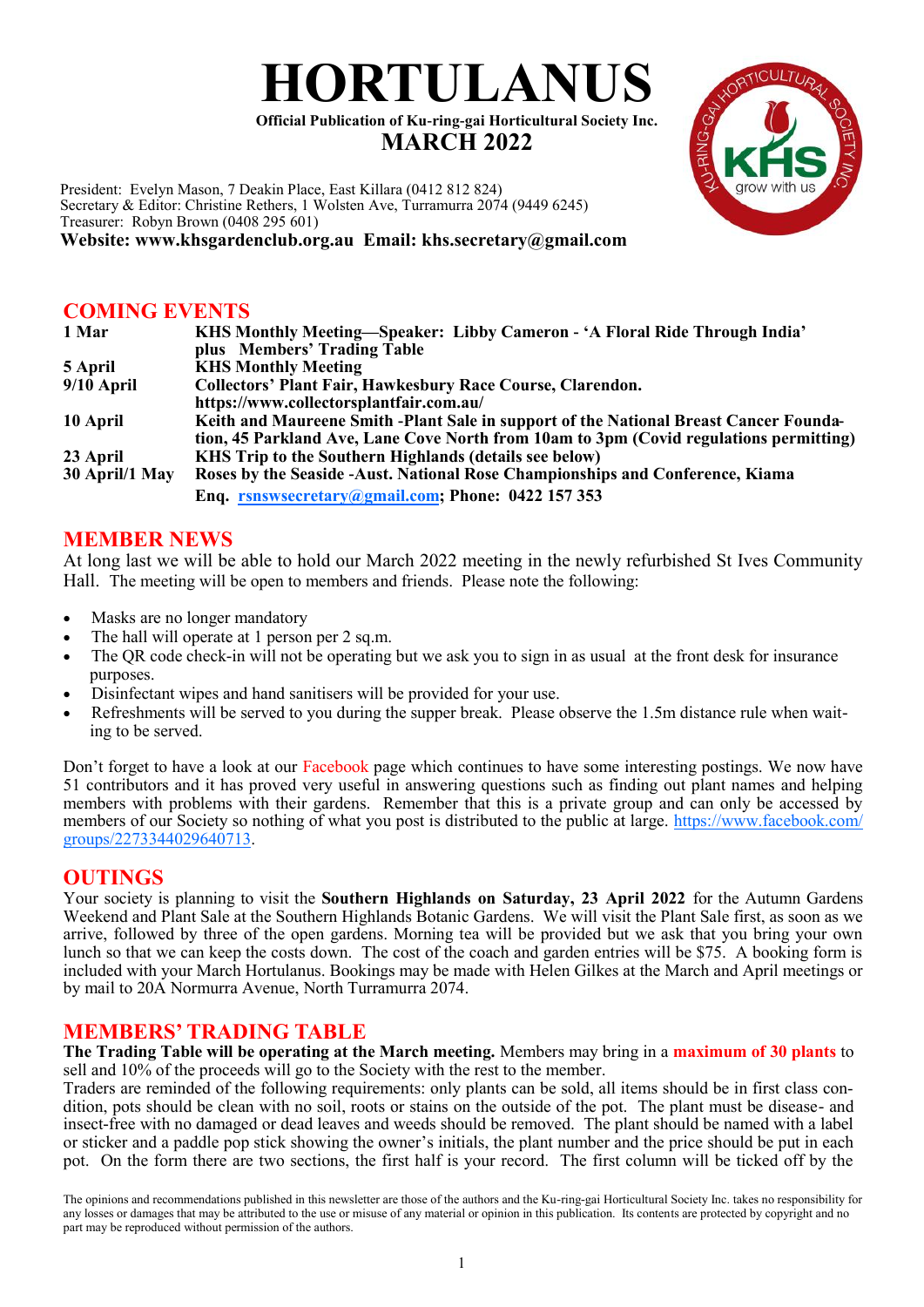sales team as the plant is received. The second column is for the number of the plant so each plant will have a number from 1 to 10. The third column is for the plant name – if you don't know the name then a short description. The fourth column is the price you wish to receive for this plant and the fifth column is the price that the plant sold for. On the second half of the form you should repeat this information so that the sales team can keep a record which they use to process your payment. If you want to bring more than 10 plants, then simply use another form but continue the numbering, e.g. the next set of plants will be numbered from 11 up to 20. You will receive your payment at the next meeting. They will hand back the first half of the form to you at the end of the meeting. **Please take home any of your unsold plants.** Paddle pop sticks and extra forms will be available at the table. Plants will be checked in on arrival at a table outside the hall and the paper work will be signed off.

As the wonderful team who run the Garden Table will be looking after the Trading Table, **there will be no Garden Table for this meeting only.** The form to be completed is available with this newsletter –just print out a copy, fill it in and bring it with you when you bring in your plants that you want to sell. **Please bring your own bags or boxes for your purchases.**

#### **SHOW BENCH**

There will be the normal Show Bench with all the usual classes at our March meeting and the Schedule for this is being sent with this newsletter. We are going to trial a slightly different way of recording the results: you will fill in a Show Bench card for each of your exhibits as usual, making sure that you put the correct class number on each card as well as your name and the name of your exhibit if possible. The judges will then mark the places on the cards of the first and second place winners. We will then pick up **all** the cards so that we can keep a record of the winners and the number of exhibits in each class. **Please do not remove any of the cards** and please make sure your handwriting is legible.

#### **FEBRUARY MEETING**

This meeting was our first ever Zoom meeting and some 29 members participated. The meeting was chaired by our President, Evelyn Mason, who started with some announcements about up-coming events and of course, a joke. She then introduced our speaker, Jacqui Maxwell, who is the President of the Tropical Garden Society of Sydney. Jacqui's topic was Nepenthes and other Tropical Carnivorous Plants in her Garden in Kariong, near Gosford. Jacqui has a large and sheltered garden on a fairly steep and rocky slope so many of her treasured plants are in pots and



 **Nepenthes Tropical Pitcher Plant**

troughs. Although Nepenthes (pitcher plants) are found in and around S.E. Asia and the islands of the Philippines and Borneo and Saracenias (the other large group of carnivorous plants) are found mainly in North America, they both have similar characteristics of using insects trapped in the digestive juices contained in their hollow and open-to-the-air stems for their main source of food. Jacqui took us through the growing requirements of the Nepenthes first: l**ight**—morning sun preferred with some shade for the rest of the day; **moisture**—they like to be kept damp but not wet, watering once a day in summer and once a week in winter is a good rule of thumb; **humidity**– they like plenty of humidity which is needed to produce the pitchers so in very dry conditions a micro spray with the hose will be of benefit; **temperature** –while some Nepenthes come from very tropical regions and require greenhouse conditions, most are very tolerant of a wide range of temperature; **nutrients -** Jacqui was reluctant to recommend any kind of fertiliser for the soil because they get most of their nutrients from digesting insects that fall into their pitchers and she noted that where they grow naturally the soil is low in nutrients. Possi-

bly one or two Osmocote Slow Release pellets can be dropped occasionally into the pitchers; **growing media -** this can be either orchid bark, coir chips and perlite or sphagnum moss and perlite, the choice is yours (Jacqui uses sphagnum moss and perlite); **containers** –water-well pots are useful or a pot with a

saucer under it to hold in a bit of extra moisture can also be used. Jacqui then went on to show us some of her Sarracenias (the North American pitcher plants). These tend to be dormant in winter and can be cut back completely as by then they tend to look a bit bedraggled. Jacqui grows her plants in shallow bowls and pots which she fills first with scoria for drainage then a mix of peat moss, horticultural sand and sphagnum moss. She moistens this

mix and then plants into it and tops it with some more sphagnum moss for a more decorative effect. Again, these plants get most of their nutrients from insects that fall into their pitchers and should not be given extra fertiliser. As they are bog plants, there should always be some water present in the bottom of the pot or tray they are grown in. These will produce flowers right at the beginning of the growing season in spring which stand up above the new pitchers and look really pretty.



 **Saracenias**

The best place to buy either type of pitcher plant is at selected nurseries or at some of the plant fairs such as the Collectors' Plant Fair or the Kariong Plant Lovers Fair.

Jacqui then took us round the rest of her lovely garden and showed us some interesting Hebel sculptures. Jacqui and a group of friends used some of the lockdown time during the Covid pandemic to produce some interesting and very artistic sculptures.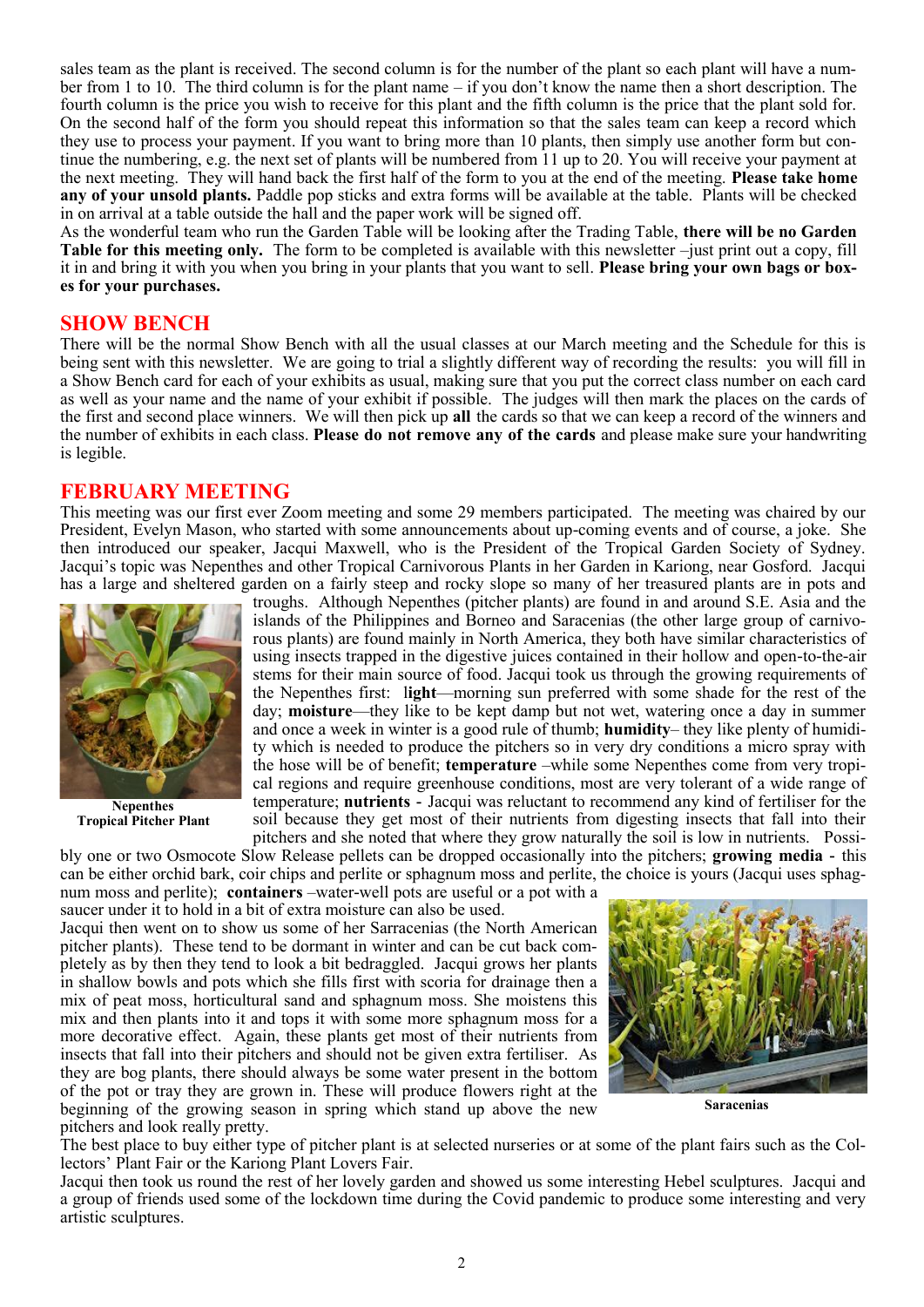# **IN THE VEGIE PATCH IN MARCH by Ted Shaw**

#### **Growing Vegie Seedlings for Autumn Planting**

In last month's Hortulanus, Christine Rethers encouraged us to plant seeds now for autumn and winter vegetables. Of those suggested, I have sown seeds of Cabbage, Cauliflower, Broccoli, Silver Beet and Lettuce, and I used a seed raising mix with some additional fine perlite.

I planted the seeds at the start of February, and they were up within 3 to 4 days. It turned out that I sowed too many seeds in each punnet and they grew tall and leggy quite quickly. After two weeks I pricked out and replanted about 8 per small round pot containing potting mix with a little slow-release fertiliser. The growth of the replanted seedings has slowed but they are looking strong and healthy. They should be ready to transfer into the vegie patch by about mid-March when they have a good second set of leaves.

Normally I try to have enough seedlings to plant out so that I can put two in each spot, then after a couple of weeks if both survive, I take out the weakest one or move it to a spot where neither have survived. There are always leftovers to donate to other family gardeners. It's not too late to give it a try!





 **Cauliflower seedlings in seed raising mix Cauliflower seedlings replanted into potting mix**

**Top tip!** If you have any pumpkins growing, now is the time to put some straw or sugar cane mulch under them to prevent contact with the soil which can rot them. Don't harvest them until the leaves start to die back and the stem turns brown. They should be stored in a cool, dry and preferably dark place until they are needed for the cooking pot.

### **INDOOR PLANTS by Maureene Smith**

Nowadays the choice of indoor plants is almost infinite but the prices can vary and become very expensive if you seek the latest and rarest. But any indoor plant is a good idea, not only for your decor but for your health. They purify the air and remove many of the toxins created by modern living. As far as decor is concerned, there will be one to fill any need, large, small , trailing, low light to bright indoor light.

Light is the first thing to be considered. Many plants will thrive in low light but others will need a brighter but indirect light. No matter where you put your plant, it's a good idea to give it a quarter turn once a month to even out the light it receives. You also need to consider whether the spot you have chosen is good for all seasons.

Watering is also important as some like to dry out between waterings and others like to remain moist. However, none like soggy roots. Many indoor plants originally came from the tropics and like humidity. This can be supplied by a saucer of stones or gravel with some water on which the plant can sit or alternatively, a regular spray with a misting bottle.

Your plant is living in a pot so keeping up the nutrients is necessary—and don't forget to dust! Leaves covered in dust find it hard to use the process of photosynthesis so a regular wipe over with a moist cloth helps keep them healthy and good looking. Some people like to add a drop of mineral oil to this damp cloth for shinier leaves. Ficus certainly benefit from this 'beauty' treatment.

So now to your choice of plant/s. Those that thrive in low light include Dracaena trifasciata (formerly known as



Sanseveria trifasciata). It's colloquial name is Snake plant or Mother-in-Law's Tongue. They come in a variety of green, grey or yellow forms, are very tough and need infrequent watering. Another easy care plant is Epipremnum which is often sold as Devil's Ivy. This plant loves to trail or climb over a structure. It is important to let it dry out between waterings. Another

plant that should dry out between waterings is Syngonium, the Arrow plant. These fast growers come in a variety of forms from pale pink, through pale green to dark green. Other low light lovers are Parlour Palms and Aglaonema.

If your spot is brighter then consider the Ficus. Both F. elastica and the Fid-

dle Leaf ficus will grow into quite substantial plants and you would be advised not to plant these in the garden as they can grow to over 30m. They like to be in bright light but not direct sunlight. Don't overwater and let the top 5cm of soil dry out in between waterings. Ficus elastica Tineke is a beautifully variegated form.

Other easy care medium light lovers are the many different types of Crassulas, the Jade plants. In fact most of these will thrive in some direct sunlight. Prune them regularly to keep them bushy. As these are a succulent, don't overwater, just keep the soil moist. Peperomia, a species with numerous forms either trailing, upright or clumping, are a popular indoor plant. Let the top 2 centimetres of soil dry out between waterings. Peperomia watermelon is particularly attractive as a terrarium plant.



**After two weeks**

 **Ficus elastica Tineke**